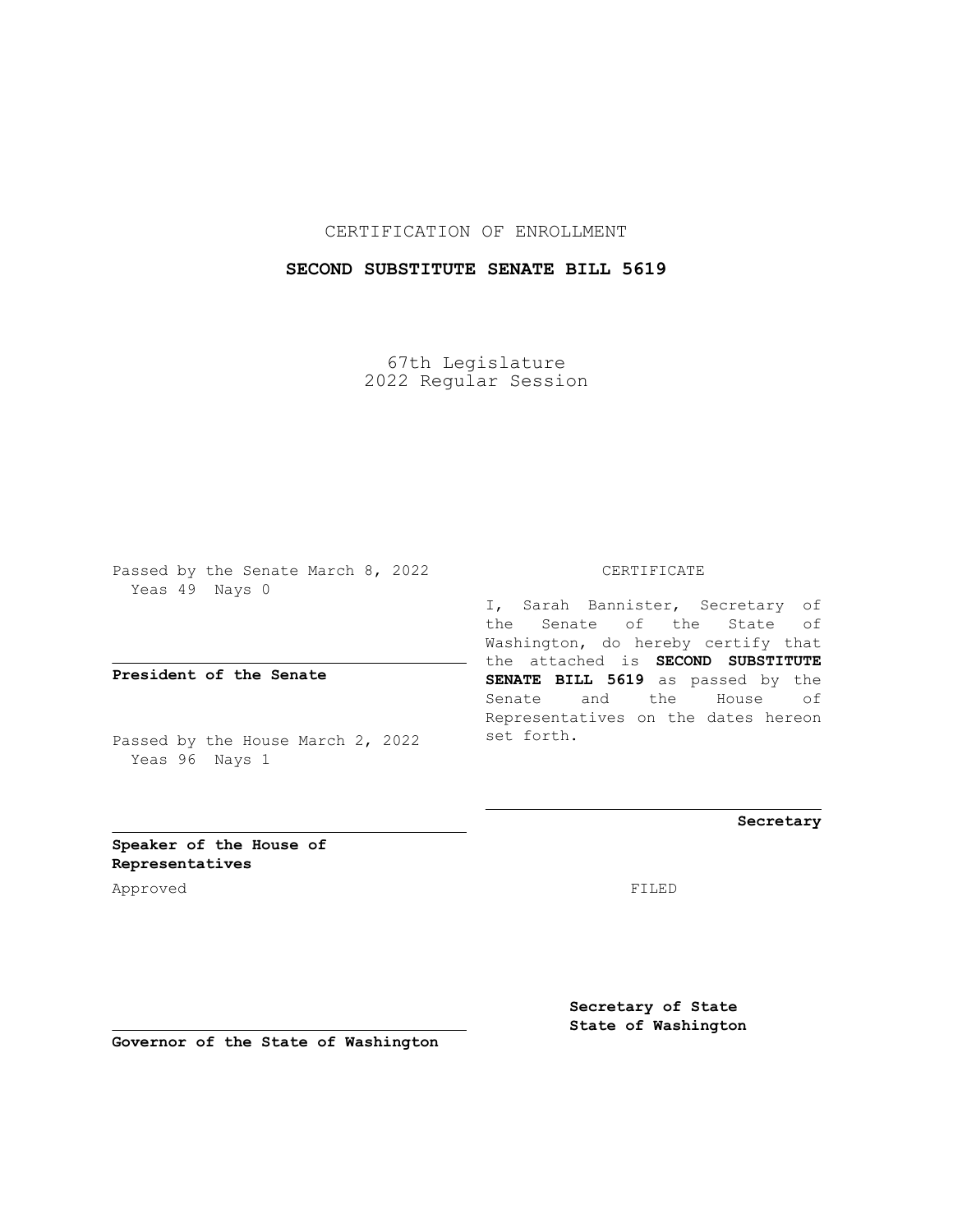## **SECOND SUBSTITUTE SENATE BILL 5619**

AS AMENDED BY THE HOUSE

Passed Legislature - 2022 Regular Session

## **State of Washington 67th Legislature 2022 Regular Session**

**By** Senate Ways & Means (originally sponsored by Senators Lovelett, Conway, Das, Hasegawa, Nobles, Pedersen, Randall, Rolfes, Saldaña, Stanford, Van De Wege, and C. Wilson; by request of Department of Natural Resources)

READ FIRST TIME 02/07/22.

 AN ACT Relating to conserving and restoring kelp forests and eelgrass meadows in Washington state; adding a new section to chapter 3 79.135 RCW; and creating new sections.

BE IT ENACTED BY THE LEGISLATURE OF THE STATE OF WASHINGTON:

 NEW SECTION. **Sec. 1.** (1) The legislature finds that coastal ecosystems and marine vegetation provide an array of valuable ecosystem goods and services to deep water and nearshore environments in Puget Sound and along the coastline. In particular, kelp forests and eelgrass meadows act as three dimensional foundations for diverse and productive nearshore ecosystems, supporting food webs and providing important habitat for a wide array of marine life, including orcas and threatened and endangered salmon and salmonid species. These marine forests and meadows play an important role in climate mitigation and adaptation by sequestering carbon and relieving impacts from ocean acidification. Marine vegetation can 16 sequester up to 20 times more carbon than terrestrial forests, and therefore represent a critical tool in the fight against climate change.

 (2) Washington state is home to 22 species of kelp and is a global hotspot for kelp diversity. However, these kelp forests are under threat and have declined in recent decades. A 2018 study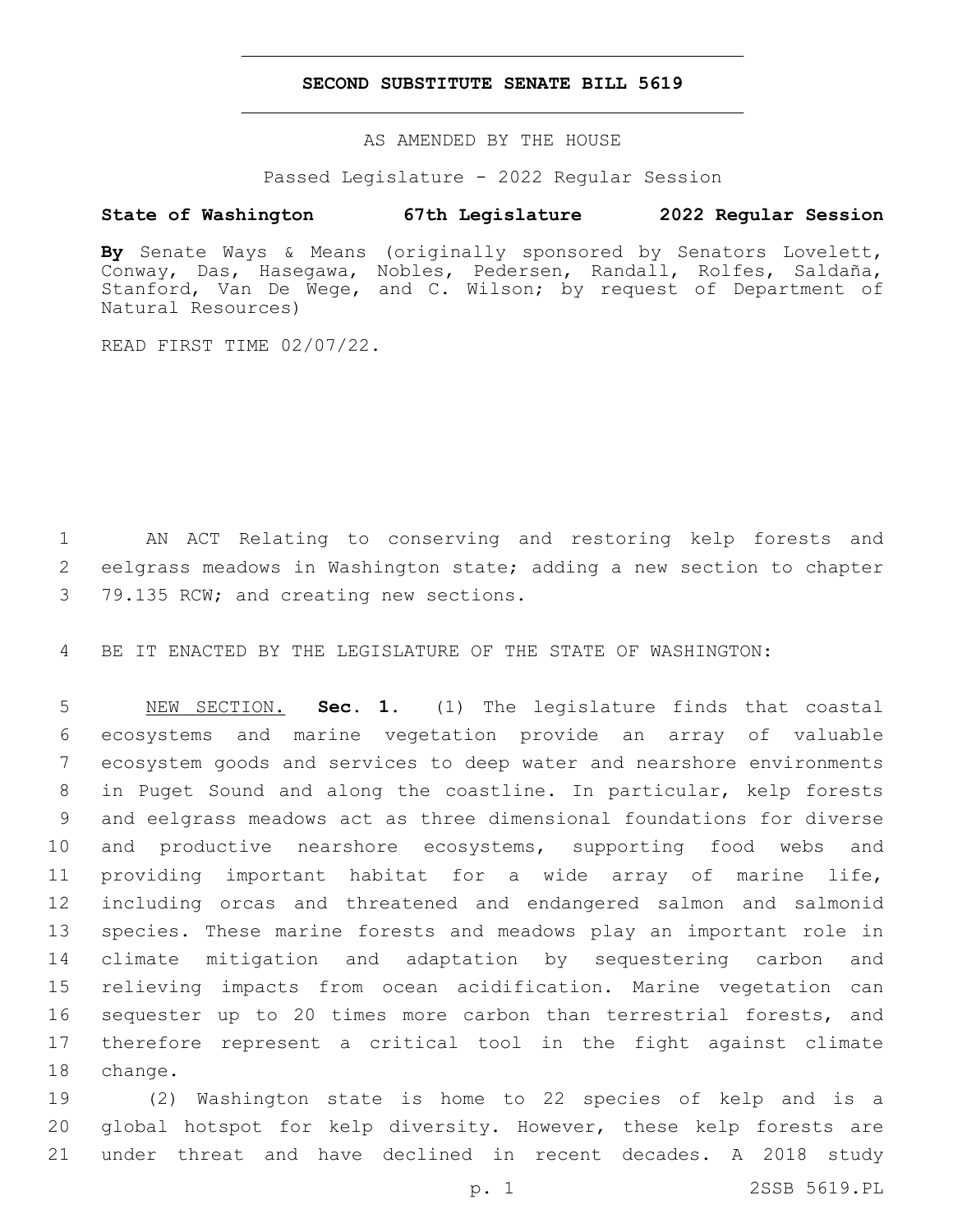conducted by the Samish Indian Nation on the bull kelp beds in the San Juan Islands found a 305-acre loss of kelp beds from 2006 to 2016, a 36 percent decline in one decade. A statewide study published in 2021 by the department of natural resources found that compared to the earliest baseline in 1878, the amount of bull kelp in 2017 had decreased by 63 percent in south Puget Sound, with individual areas 7 showing up to 96 percent loss.

 (3) The legislature also finds that kelp and eelgrass have important cultural value to northwest tribal nations and have provided diverse marine resources that have sustained and inspired indigenous traditions over generations. In particular, bull kelp has played a prominent role in traditional knowledge and technology and is used in fishing, hunting, and food preparation and storage. Decline in kelp forests threatens these uses, and the cultural 15 livelihoods of Northwest tribal nations.

 (4) Washington state's native eelgrass meadows (*Zostera marina*) also provide vital habitat for many organisms, including nursery habitat for juvenile salmon and feeder fish. Native eelgrass can provide a refuge for shellfish from the effects of ocean acidification. Native eelgrass also helps prevent erosion and maintain shoreline stability by anchoring seafloor sediment with its spreading roots and rhizomes. Native eelgrass is used as an indicator of estuary health, because of its fast response to changes in water quality. Examples of rapid native eelgrass loss include Westcott Bay 25 in San Juan county, where in 2000 there were 37 acres of eelgrass meadows and 20 years later less than one acre remains. Changes in the abundance or distribution of this resource are likely to reflect changes in environmental conditions and therefore are key species to monitor and protect to ensure marine ecosystem health.

 (5) Kelp forests and eelgrass meadows also provide and enhance diverse recreational opportunities, including productive fishing and picturesque kayaking and diving. These activities are important for local economies and for promoting strong senses of place and overall 34 human well-being in communities.

 (6) There is a need for greater education and outreach to communities to promote sustainable recreation practices in and near native kelp forests and eelgrass meadows, such as those called for in the Puget Sound kelp conservation and recovery plan.

 (7) Existing regional plans for conservation of kelp forests and eelgrass meadows, including the Puget Sound kelp conservation and

p. 2 2SSB 5619.PL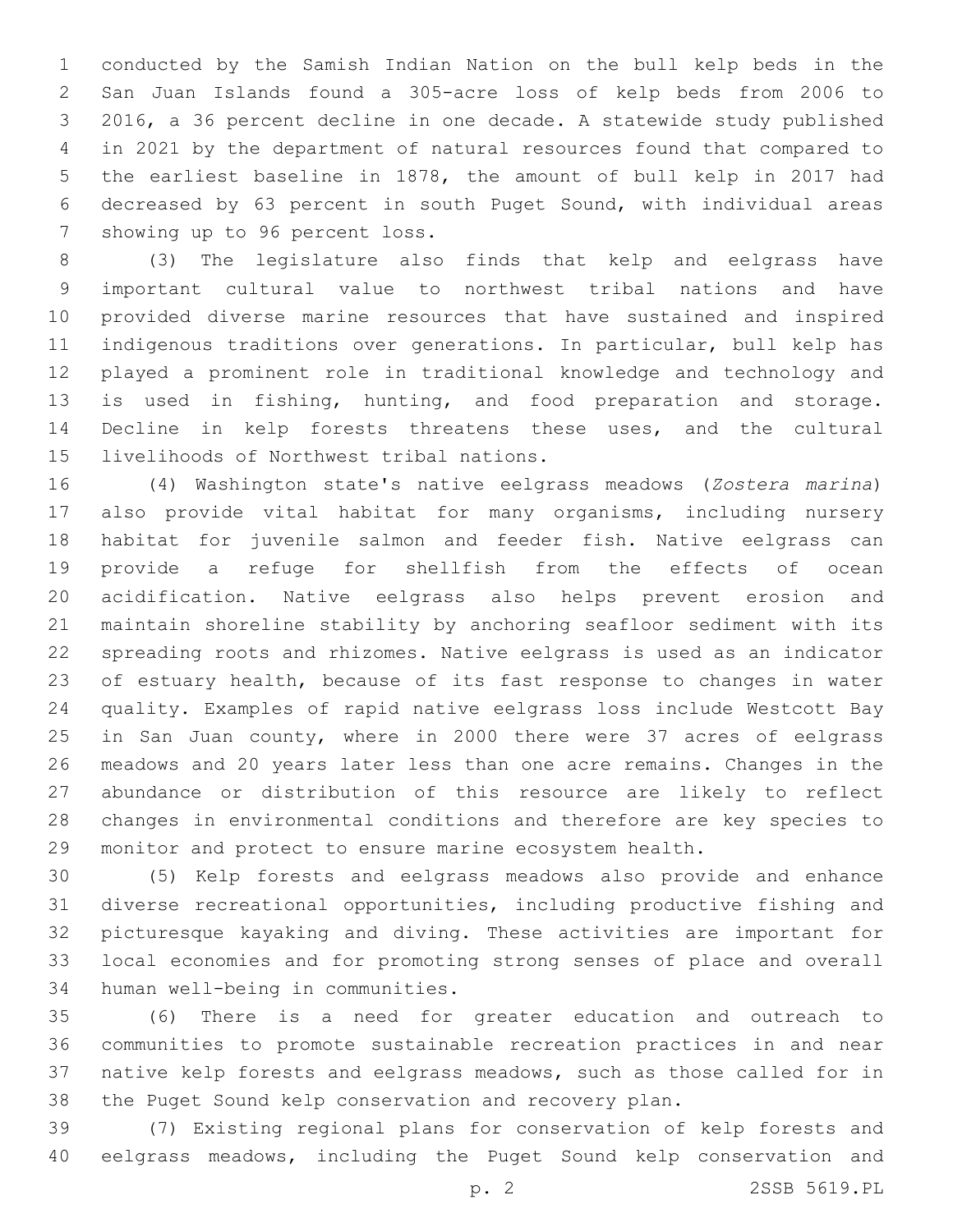recovery plan (2020) and the Puget Sound eelgrass recovery strategy (2015), identify the need to prioritize areas for conservation and restoration based on historical and current distributions.

 (8) Existing state plans for combatting ocean acidification in Washington, adopted in 2013 and 2017, identify actions to advance research and explore conservation and restoration of kelp and eelgrass, along with other aquatic vegetation, to help mitigate 8 impacts of ocean acidification locally.

 (9) The legislature further finds that our terrestrial and marine ecosystems are interlinked and the state must be proactive in conserving our resources from trees to seas by protecting and restoring our marine forests and meadows in concert with conservation and reforestation of terrestrial forests. Therefore, it is the intent of the legislature to conserve and restore 10,000 acres of native 15 kelp forests and eelgrass meadows by 2040.

 NEW SECTION. **Sec. 2.** A new section is added to chapter 79.135 17 RCW to read as follows:

 (1) The department shall, consistent with this section, and subject to available funding, work with partners to establish a native kelp forest and eelgrass meadow health and conservation plan that endeavors to, by the year 2040, conserve and restore at least 10,000 acres of native kelp forests and eelgrass meadows. The plan 23 should proactively and systematically address:

 (a) The potential loss of native kelp forest and eelgrass meadow habitat throughout Puget Sound and along the Washington state 26 coastline:

 (b) Potential current and future stressors related to the decline 28 of native kelp forests and eelgrass meadows; and

 (c) Awareness, action, and engagement tools being used by public and private entities in the Puget Sound region to raise awareness of the importance of conserving and restoring native kelp forests and eelgrass meadows and reducing stressors related to their decline.

 (2) The department shall develop the plan to assess and prioritize areas for coordinated conservation and restoration actions. The plan must consist of the following elements: Assessment and prioritization; identifying coordinated actions and success 37 measures; monitoring; and reporting.

 (a) The department shall, together with partners, develop a framework to identify and prioritize native kelp forest and eelgrass

p. 3 2SSB 5619.PL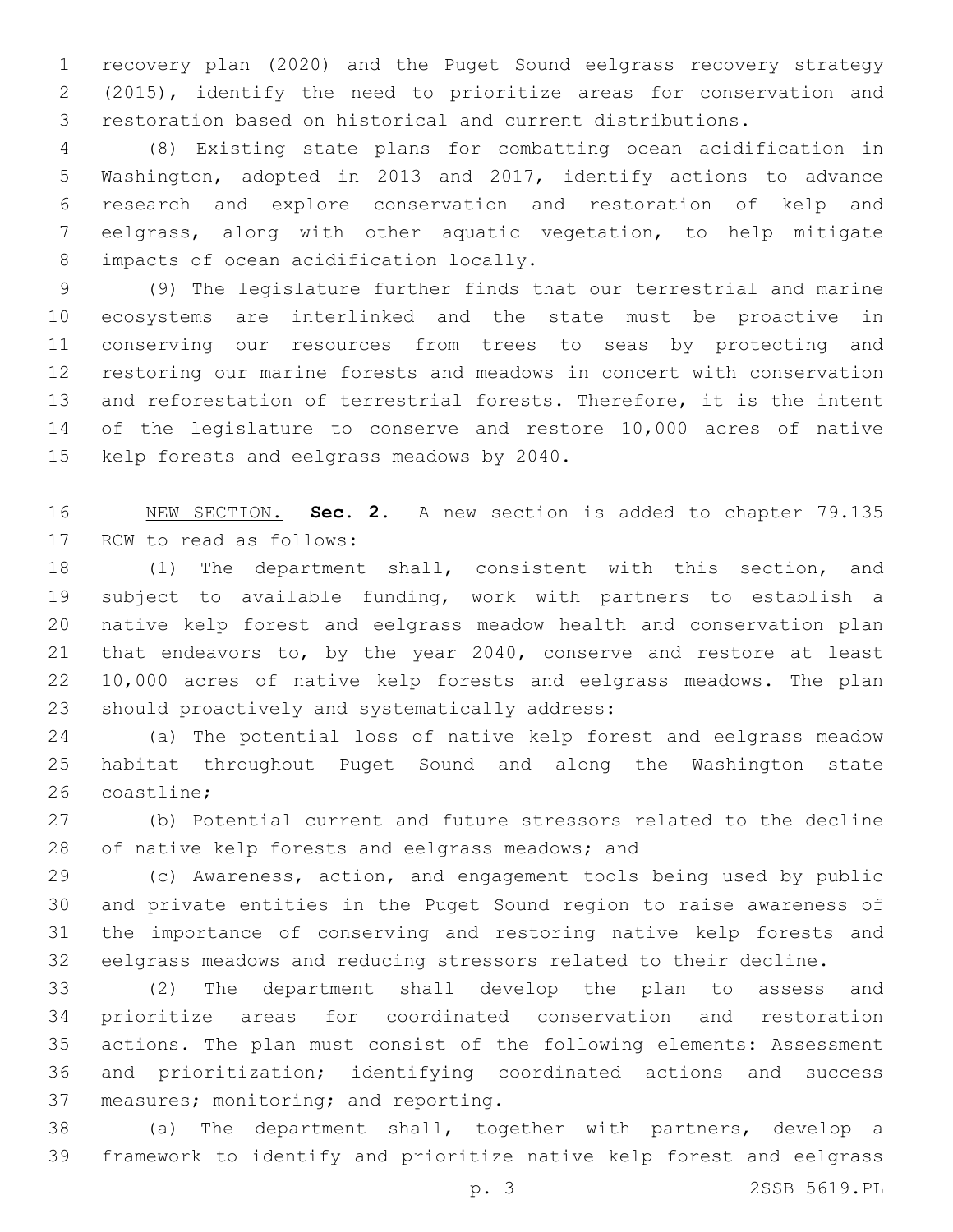meadow areas in greatest need of conservation or restoration. The 2 framework must:

 (i) Incorporate conservation of native kelp forests and eelgrass meadows. Utilize and build on existing research to map and prioritize areas of native kelp forests and eelgrass meadows throughout Puget Sound and along the coast that are at highest risk of permanent loss, or contribute significant environmental, economic, and cultural benefits to tribal nations and local communities, including salmon recovery and water quality, and where opportunities for partnership and collaboration can accelerate progress towards the goal, and develop criteria by which an acre of kelp forests and eelgrass meadows can be considered to be conserved or restored;

 (ii) Identify research necessary to analyze and assess potential ecological, environmental, and community benefits of aquaculture of 15 native seaweed species;

 (iii) Map and prioritize native kelp forest and eelgrass meadow areas throughout Puget Sound and along the coast where they were historically present, identifying priority locations for restoration, and where opportunities for partnership and collaboration exist that will accelerate progress towards the goal. This should include identification of sites where restoration may be possible and would most benefit nearshore ecosystem function, including where restoration could also support healthy kelp forests and eelgrass meadows, salmon recovery, water quality, and other ecosystem benefits, such as mitigating the negative effects of ocean 26 acidification;

 (iv) Identify potential stressors impacting the health and vitality of native kelp forests and eelgrass meadows in prioritized areas in order to specifically address them in conservation and 30 restoration efforts.

 (b) In developing coordinated actions and success measures, the 32 department shall:

 (i) Conduct an assessment and inventory of existing tools relevant to conserving and restoring native kelp forests and eelgrass meadows and reducing stressors related to their decline;

 (ii) Identify new or amended tools that would support the goals 37 of the plan created under this section; and

 (iii) Identify success measures to track progress toward the 39 conservation and restoration goal.

(3) In developing the plan, the department shall:

p. 4 2SSB 5619.PL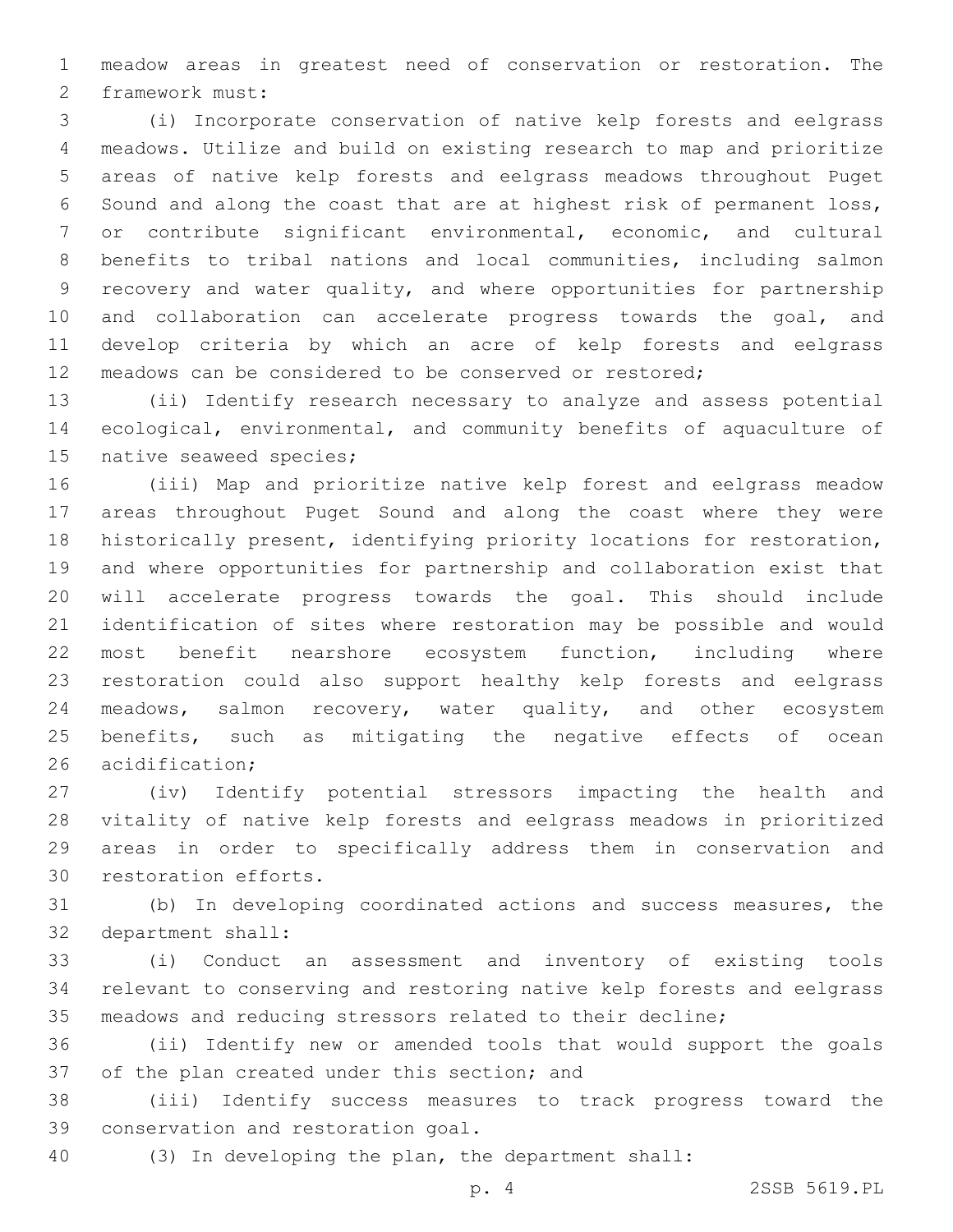(a) Involve impacted communities using the community engagement 2 plan developed under RCW 70A.02.050;

 (b) Consult with federally recognized tribal nations, including consultation on the cultural and ecological importance of native kelp forests and eelgrass meadows now threatened by urbanization or other disturbances;6

 (c) Engage and collaborate with state and federal agencies, such as the national oceanic and atmospheric administration, the Northwest straits commission, the department of ecology, the department of fish and wildlife, the Puget Sound partnership, the recreation and 11 conservation office, and the marine resources advisory council;

 (d) Engage with representatives from other stakeholder groups that may have vested and direct interest in the outcomes of the plan including, but not limited to, shellfish growers, the boating 15 industry, and recreational user communities.

 (4)(a) By December 1, 2022, the department must submit a report in compliance with RCW 43.01.036 to the office of financial management and the appropriate committees of the legislature, to include community engagement plans and schedule for plan development. The native kelp forest and eelgrass meadow health and conservation plan must be finalized and submitted to the office of financial management and the appropriate committees of the legislature by December 1, 2023, including a map and justification of identified priority areas based on collaboratively developed criteria, and a list of potential tools and actions for conservation or restoration of these priority areas. A monitoring plan based on the identified 27 success measures will also be submitted.

 (b) Subsequently, each biennium, the department shall continue to monitor the distributions and trends of native kelp forests and eelgrass meadows to inform adaptive management of the plan and coordinated partner actions. The department shall submit a report to the legislature that describes the native kelp forest and eelgrass meadow conservation priority areas, and monitoring approaches and findings, including success measures established in the plan. Beginning December 1, 2024, and by December 1st of each even-numbered year thereafter, the department shall provide the appropriate committees of the legislature and the office of financial management 38 with: